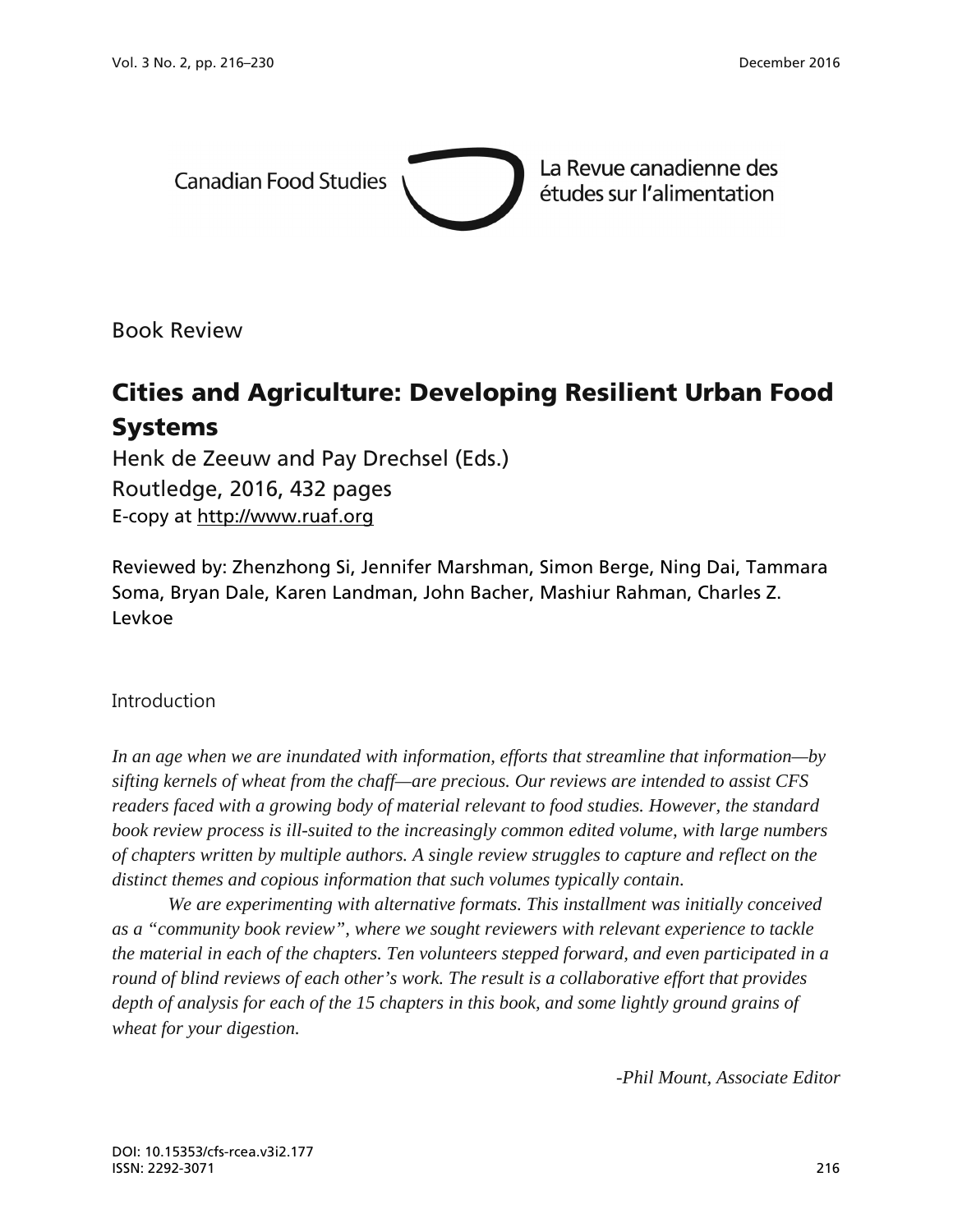### Chapter 1 — Urban Food Systems

*Johannes S. C. Wiskerke*

## Review by Zhenzhong Si (University of Waterloo, Department of Geography and Environmental Management)

In the opening chapter of the book, Johannes Wiskerke provides a comprehensive and clearlystructured elaboration on the conditions that shape our food systems, as well as guiding principles for designing resilient urban food systems. Wiskerke insightfully points out the neglect of food on the urban agenda, and calls for a better understanding of food as a critical urban issue. For example, food provisioning and consumption in cities can significantly affect the economic viability, environmental sustainability, public health, and quality of communities. The author devotes most of the chapter to the discussion of four major themes, which are also conditions shaping the food system: population growth, urbanization and changing diets; scarcity and depletion of resources; public health; and climate change. He then summarizes four guiding principles that will comprehensively address these conditions—adopting a city region perspective; connecting flows; creating synergies; and planning for resilient urban food systems.

The strength of the chapter is the integration of multiple issues, ideas, arguments and cases that create an overview of the urban food system, addressing theoretical and empirical themes. However, while adopting a city region perspective is crucial, the capacity of city level governments to redesign urban food systems should not be perceived as universal or equal, given that the administrative power structure varies in different places. The critiques of local food systems in agri-food studies, particularly the social justice dimension, deserve more attention in the depiction of urban agriculture's role in fostering urban development goals. Wiskerke offers a key takeaway message for readers: as a nexus that connects various urban policy domains and sustainability goals, the urban food system demands novel policies, urban planning, and governance agencies that aim to connect flows in waste management, and that create synergies by developing multifunctional urban food projects.

## Chapter 2 — Urban Food Policies and Programs: An Overview

*Lauren Baker and Henk de Zeeuw*

Review by Jennifer Marshman (Wilfrid Laurier University, Centre for Sustainable Food Systems)

Before refrigeration and motorized transportation, cities were inextricably tied to food production. Proximity to the point of consumption meant a reduction in travel time and spoilage. As industrialization and global trade grew, urban ties to agricultural interests weakened and global food markets dominated, increasing the distance between producers and consumers. It is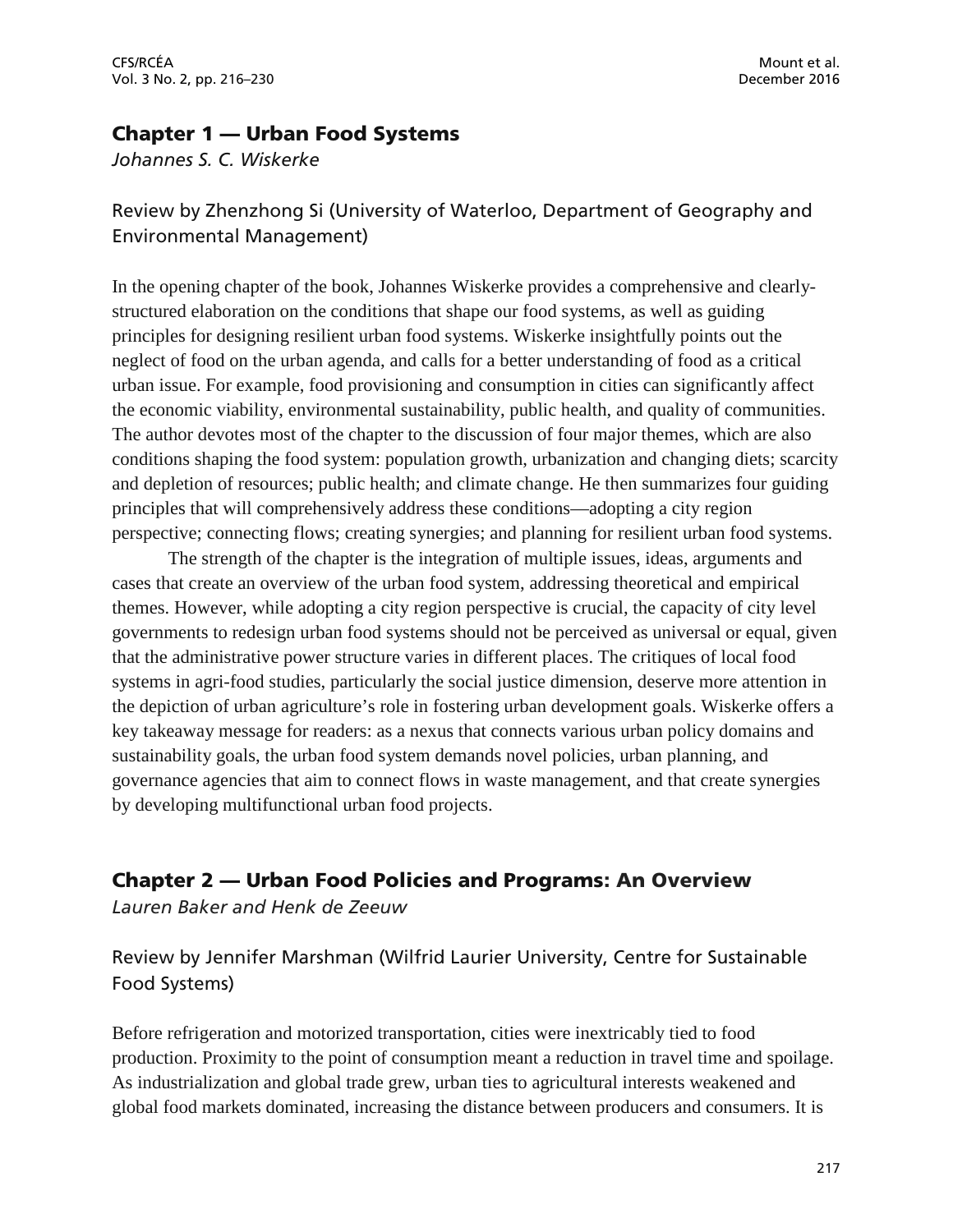increasingly evident to municipalities in both developed and developing countries that this global food system is linked to some of the most pressing urban issues today: "urban food insecurity, hunger, the increase of diet-related chronic diseases, the growing dependency on ... large scale supermarket chains, and the growing vulnerability of the urban food system" (p. 26).

Authors Baker, a policy specialist with the Toronto Food Policy Council, and de Zeeuw, a senior advisor in agricultural development and founding director of RUAF, are perfectly situated to provide an in-depth analysis of policy development in this area. While a comprehensive review of all policies and programs across the globe would be impossible, Baker and de Zeeuw have compiled a number of the most relevant, recent inventories of policies and programs of urban food systems from the United States, Canada, and Europe. This, combined with a review of several broad publications from the work happening in developing countries, led them to identify four main objectives that focus on the social, health-related, economic, and ecological dimensions of urban food policies.

What follows is organized using these four objectives as guides to navigate through specific examples from cities around the world. For anyone with an interest in urban agriculture policy and/or advocacy, the following eighteen pages provide excellent entry points for an ongoing exploration of these issues. Through the examples, it is evident that policies are beginning to move away from a micro level organization (individual and community) towards a more meso level of adoption (community, municipal, and regional). To ensure ongoing growth and effective governance in this urban food policy arena requires strengthened linkages across levels of government and a move towards macro level integration and incentivization of municipal food policy development. The authors point to the next chapter for a discussion of what good governance in this area would look like. They call for better measurements of the real costs and impacts of urban agriculture in order to justify investments in this area. The authors have largely and successfully introduced examples of global policies and programs which address the urban issues that motivated this review.

## Chapter 3 — Process and Tools for Multi-Stakeholder Planning of the Urban Agro-Food System

*Henk de Zeeuw and Marielle Dubbeling*

Review by Simon Berge (University of Winnipeg, Business Chair of Cooperative Enterprises)

This chapter presents experiences gained in multi-stakeholder planning of agro-food systems for communities, cities, or regions of the global North and South. Three planning approaches are presented: 1) policy vs. action, 2) top-down vs. bottom-up, and 3) mainstream vs. alternative. The authors then present a process for planning local/city-region agro-food systems, suggesting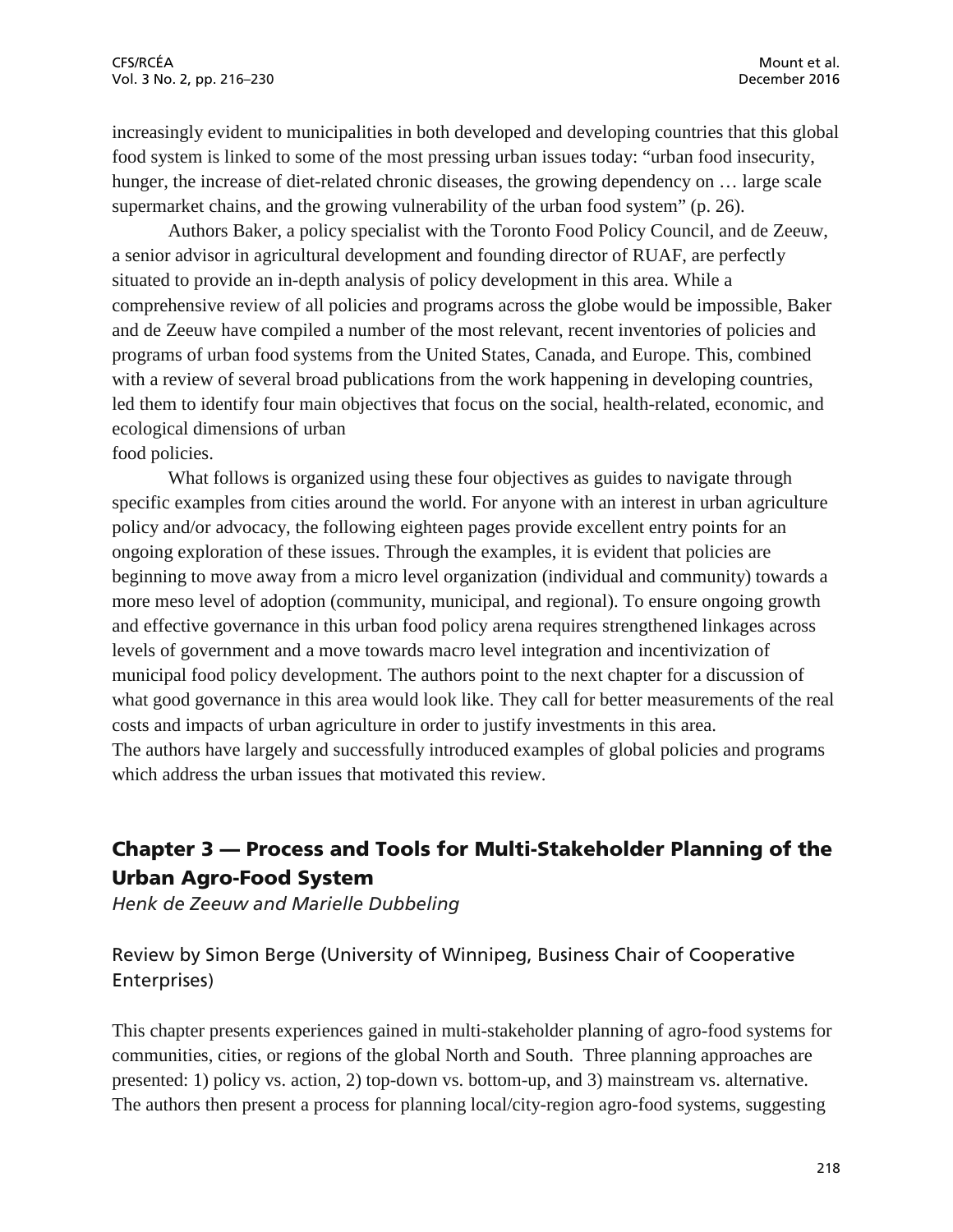that any such process is non-linear. The authors indicate that these chaotic processes require planning that fits the specific local/city-region, outlining five phases of planning: 1) getting started; 2) assessment of the current agro-food system in the city region; 3) multi-stakeholder dialogue and strategic planning; 4) formalization, operationalization and institutionalization of the proposed food and agriculture policies; and 5) implementation, monitoring and renewal of the strategic agro-food plan in the city region.

Details on the process are meant to help the reader in implementing a multi-stakeholder agro-food system. The three planning approaches provide a context for the process, while the five phases detail the process. The latter are presented via questions to guide the reader through the phases, incorporating multiple stakeholders in the process.

The chapter offers a great deal of useful material for planners, including a detailed, comprehensive process for urban agro-food system planning. While the approach does not provide a means to differentiate between agro-food systems in the global North and South, nor any environmental, economic or social cues to assist the reader in determining which tools to use in what setting, the authors note the challenge of applying their methodology in city-regions with fewer resources.

The chapter offers a great deal of detail that could also be used to assess and monitor an existing and sophisticated agro-food system. The authors conclude the chapter by outlining challenges for practitioners and academics, which include: a need for comparative assessments; more rigorous documentation of methods and implementation; more integration of communitybased and planning-led approaches; adaptation of this approach for resource-poor cities; and a need for monitoring and evaluation indicators.

## Chapter 4 — Agriculture in Urban Design and Spatial Planning

*Andre Viljoen, Johannes Schlesinger, Katrin Bohn and Axel Drescher*

## Review by Jennifer Marshman (Wilfrid Laurier University, Centre for Sustainable Food Systems)

Urban Agriculture (UA) is not simply an historical activity (Victory Gardens), or an activity of relevance only in developing countries. While UA is not necessarily a "large and visible presence", as the authors state, it is growing in popularity in cities around the world and can significantly impact urban spaces (p. 101). Particularly in the context of developed countries, UA remains largely hidden in backyards. This is most likely due to prohibitive bylaws and policies which restrict UA activities in urban settings. However, as the authors indicate, growing awareness of the benefits of UA is culminating in increasingly permissive policies over the past couple of decades.

This chapter describes an impressive array of examples of UA in urban planning through an extensive review of the literature. The many iterations of UA are discussed and outlined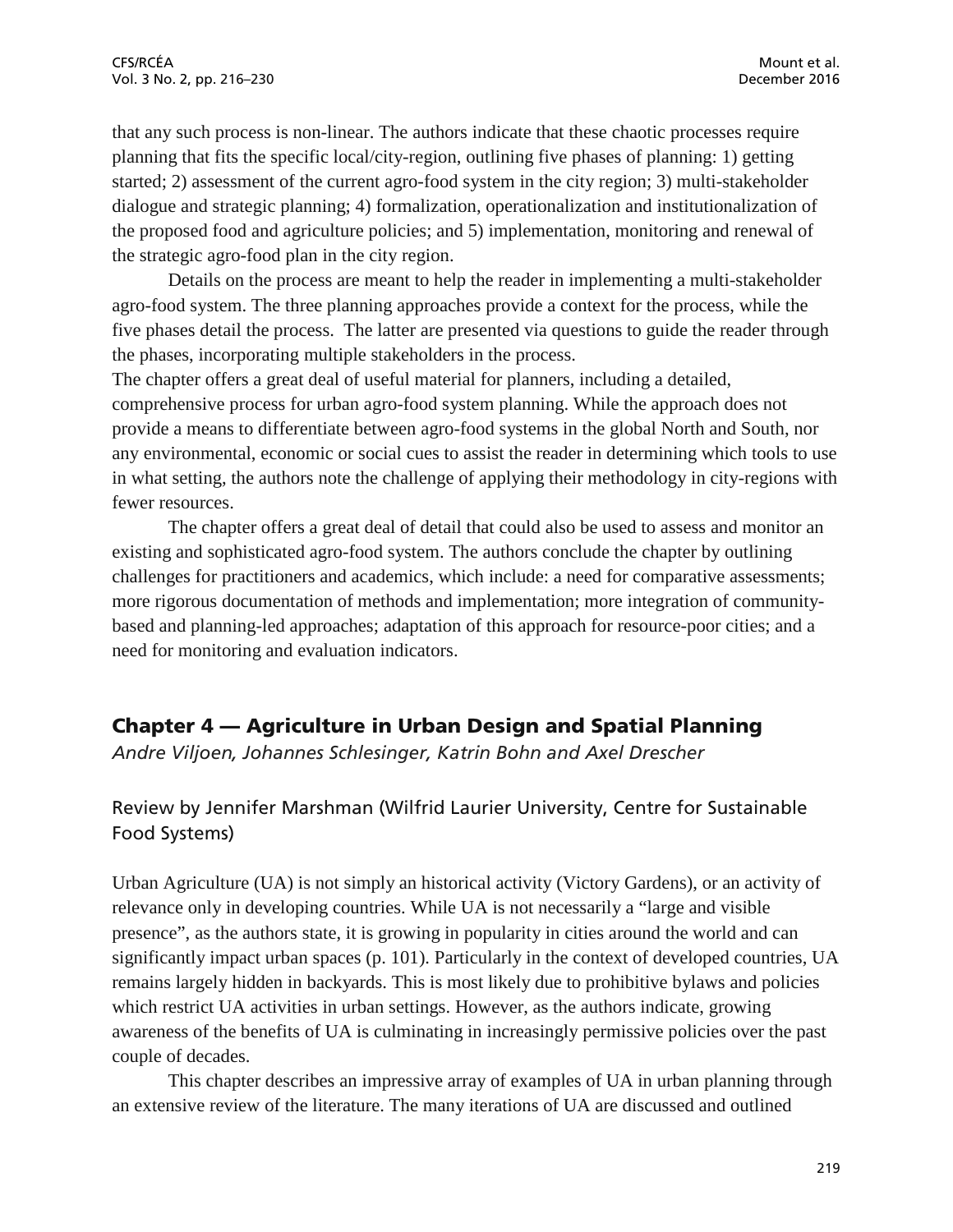throughout the chapter, with a particular focus on land tenure, integration, and scale. For example, the authors argue that building UA capacity directly into new developments is key to successful and efficient urban integration. One example of this success is the extensive rooftop greenhouse on a new development in New York City, which is expected to yield 80,000–100,000 lbs. of fresh food each year (p. 113).

Examples of the need for, and implementation of, "green infrastructure and multifunctional landscapes" are also provided (p. 90). The authors discuss key theoretical concepts—space, tenure, environment—and also provide practical examples from both developed and developing countries. The latter illustrate both the requirements for the successful integration of these projects into urban spaces, and the feasibility and desirability of such integration.

The authors have managed to talk about urban planning in an engaging and accessible way, for those of us without a planning background. Extensive photos, more so than any other chapter, provide a much needed visual texture and depth to the examples provided. There is still a lot of integration needed to make UA an inherent component of urban planning, but a major shift in thinking is taking place. Some of the examples of urban planning measures are brief, but still provide a solid starting point for new researchers. With UA increasingly linked to other urban planning concerns, including urban population growth and global climate change, UA is increasingly found on planning agendas. The authors end with a call for a "conceptual shift" to ensure that efforts can be focused and consolidated (p. 117), and lead to increasing growth and inclusion of UA in urban planning.

## Chapter 5 — Urban Agriculture and Short Chain Food Marketing in Developing Countries

*Paule Moustier and Henk Renting*

## Review by Ning Dai (University of Waterloo, Department of Geography and Environmental Management)

This chapter sheds light on the status of urban agriculture and short food supply chains (SFSCs) in the Global South. Despite the progress made, urban agriculture and SFSCs are now faced with new challenges. The rise of industrial farming and supermarkets formed intense competition by price advantages and dispersed outlets. In response to the increasing competition, a host of innovative SFSC models were created to reinforce the connection between urban farmers and consumers. A research gap was identified in the end, which called for more detailed quantitative accounts of urban agriculture and SFSCs.

In my mind, quantitative research needs to be combined with qualitative studies that capture the ingenuity and motives of urban farmers through real world interactions. Although economic data is often preferred by policy makers, the suggestion to generalize social and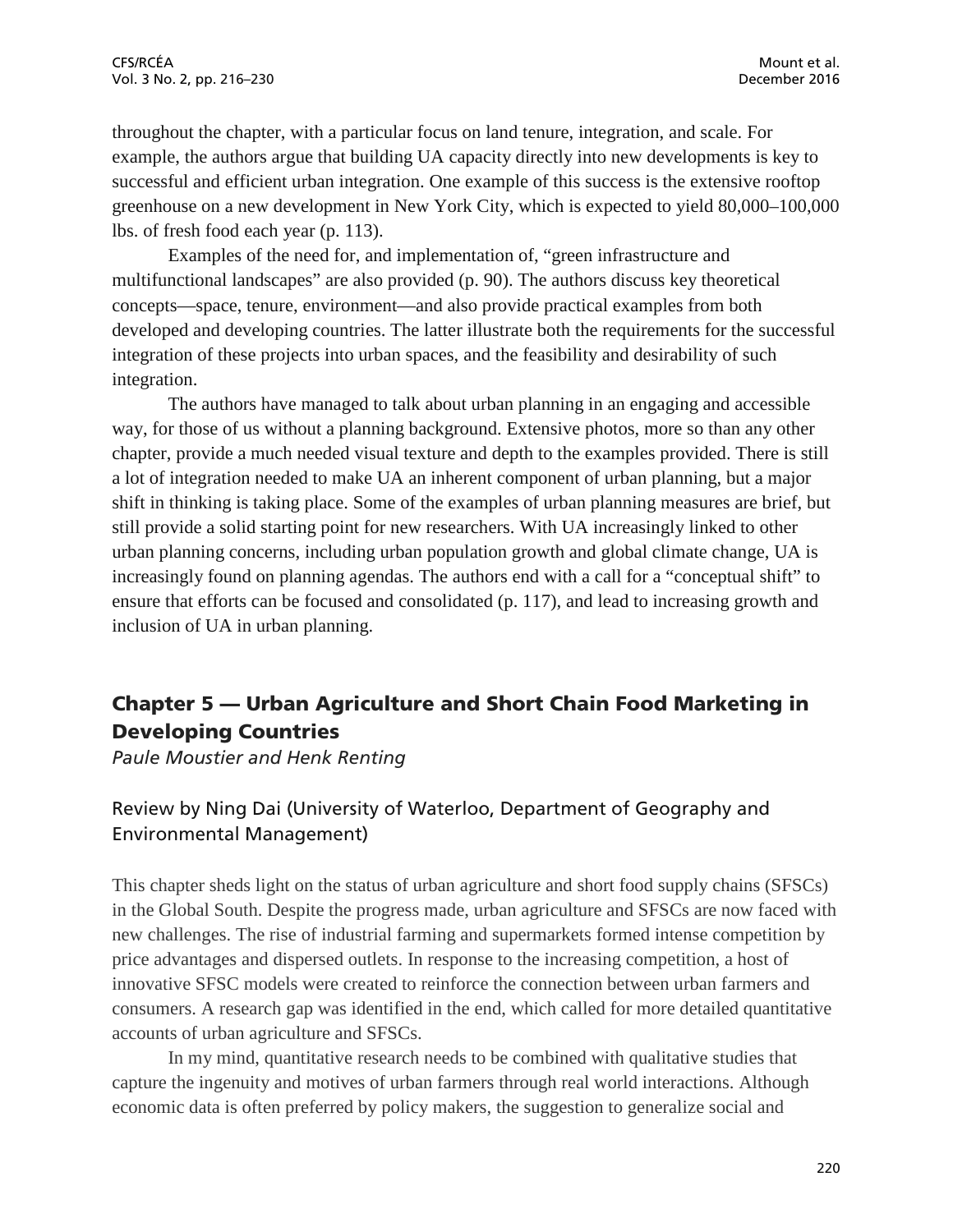ecological benefits with an economic index is too limiting. While economic returns are commonly used to evaluate the success of business models, I believe that social benefits will be better represented through the words of urban farmers and entrepreneurs rather than an estimation derived from survey data by outsider researchers.

The chapter focused mainly on the supply-side initiatives, and future studies could complement the research findings with an analysis of the demand-side attitudes. Throughout this chapter, readers will be impressed by the prevalence of urban agriculture among cities in the Global South and the socio-economic benefits to their inhabitants. Readers will also appreciate the role of urban agriculture in SFSCs, and how initiatives emerged in response to corporatization and supermarketization.

## Chapter 6 — Urban Agriculture's Contributions to Urban Food Security and Nutrition

*Maria Gerster-Bentaya*

### Review by Jennifer Marshman (Wilfrid Laurier University, Centre for Sustainable Food Systems)

Since 2008, more people have been living in cities than ever before, and millions of urban residents are taking part of some form of Urban Agriculture (UA). UA can address multiple issues in expanding urban centers, including the growing or emerging issues of obesity, malnutrition and food insecurity. The chapter begins by acknowledging not only what we would traditionally consider to be malnutrition (under-nutrition), but also the emerging issues of micronutrient deficiency and over-nutrition—each with its own unique health consequences.

The chapter is laid out as follows: a discussion on urban food security and a review of the literature on how UA can help to address this complex issue. A balanced view provides insight into both the risks and benefits of UA, ending with remaining challenges that need to be addressed. The "nutrition" aspect is less comprehensively covered than the concept of food security itself. The author provides a big picture view with a few examples of specific cities, as well as a short summary of the coping strategies for dealing with food insecurity, including changing diets, finding alternative food sources, and redistributing household budget allocation.

A discussion about UA as a means of improving access to food and increasing resilience, is followed by a critical look at the risks associated with UA—including uptake of heavy metals and ingestion of pathogenic organisms. Some of these concerns are being considered by planners and health officials who are beginning to promote UA in various forms. For example, Toronto Public Health has developed a guide for people wanting to grow food at home called *From the Ground Up: Guide for Soil Testing in Urban Gardens*.

There is a particularly eye-opening table provided on page 147 which shows the percent of food provided through UA in cities around the world. Even though the sources are dated, the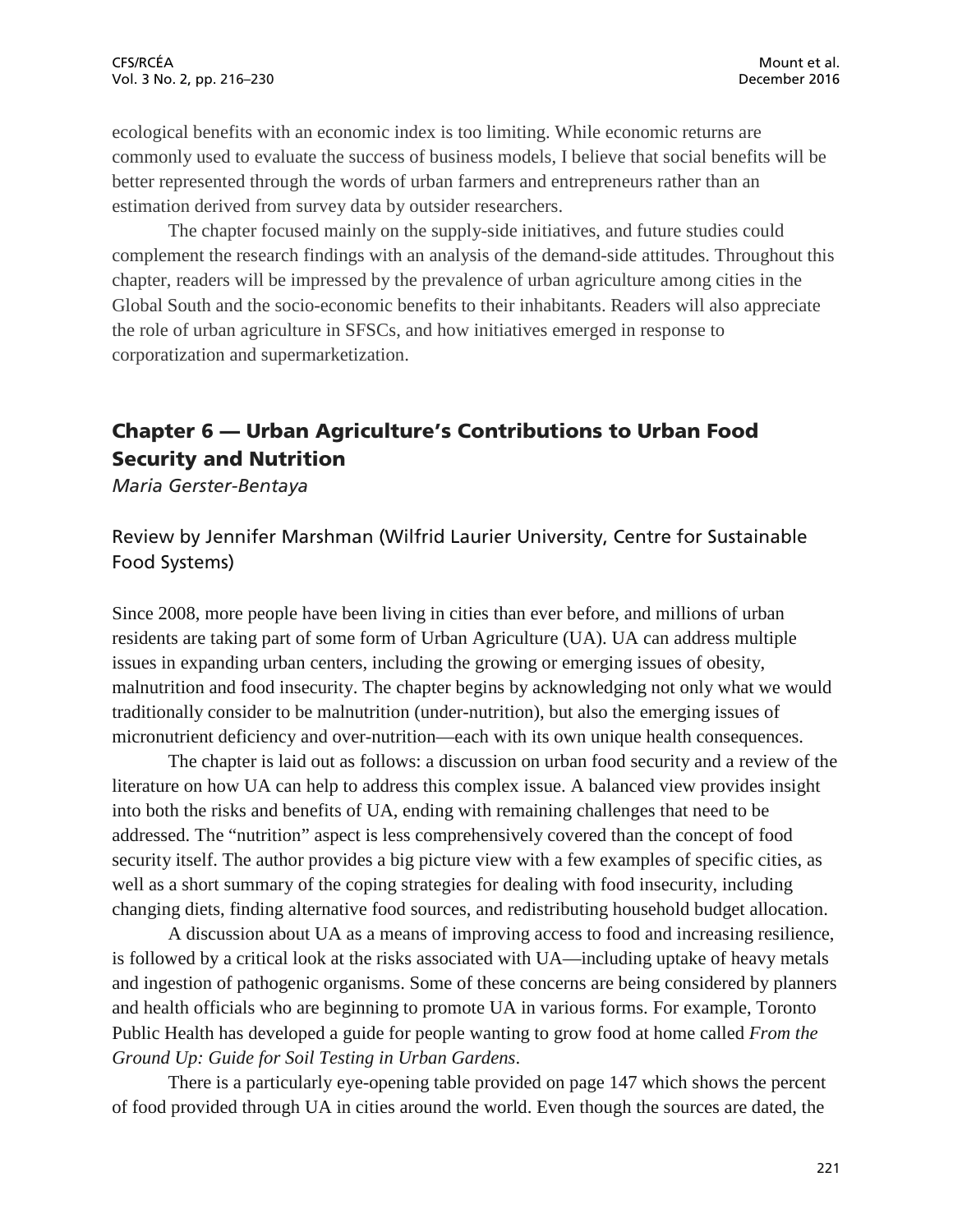numbers indicate both the possibilities and the need to investigate the kinds of changes that have taken place over the past two decades. For example, Shanghai is growing a significant proportion of their vegetables, eggs, poultry, milk and pork. With a population of nearly 17 million at the time of the survey, this indicates that even densely populated urban spaces are capable of significant food production. This is important as global cities and megacities continue to grow and expand.

This chapter acknowledges the need for productive collaboration and policy at all levels for UA initiatives to "create favourable conditions for the development of an urban food system that provides safe and nutritious and affordable food to…the urban population" (p. 155). The author provides you with an extensive reading list and a solid base from which to continue to explore this topic.

## Chapter 7 — Productive and Safe Use of Urban Organic Wastes and Wastewater in Urban Food Production Systems in Low-Income countries

*Pay Drechsel, Bernard Keraita, Olufunke O. Cofie, Josiane Nikiema*

Review by Tammara Soma (University of Toronto, Department of Geography and Planning)

As a growing number of low-income countries undergo urbanization, issues of urban food insecurity and the need for better management of urban waste have increasingly come to the fore. The chapter by Drechsel, Keraita, Cofie, and Nikiema has attempted to shift the paradigm from viewing waste as a risk/hazard into one that views urban organic waste as a valuable source of nutrients.

The chapter focuses on the potential of human excreta, urine, wastewater and food waste as a source of nutrients in agriculture. The authors argue that utilizing these wastes will also lead to waste reduction in open, non-engineered landfills in low-income countries. The forecast of "peak phosphorus" means that there will be a growing need for alternative fertilizers. Both fecal matter and urine contain phosphorus, as well as nitrogen and potassium. Key recommendations gleaned from the chapter include the need to improve the safety of these nutrient sources, acknowledge the benefits of processing human excreta into fecal sludge pellets, and change the public stigma around using fecal waste.

A strength of this chapter is its recognition of the importance of developing locally appropriate laws that will encourage the safe use of these resources. However, several weaknesses limit the effectiveness of the chapter. The authors' use of the term "food waste" to define cotton husks, poultry manure and human excreta alike is problematic, as these are very different waste streams with separate—as well as non-urban—sources and issues. The chapter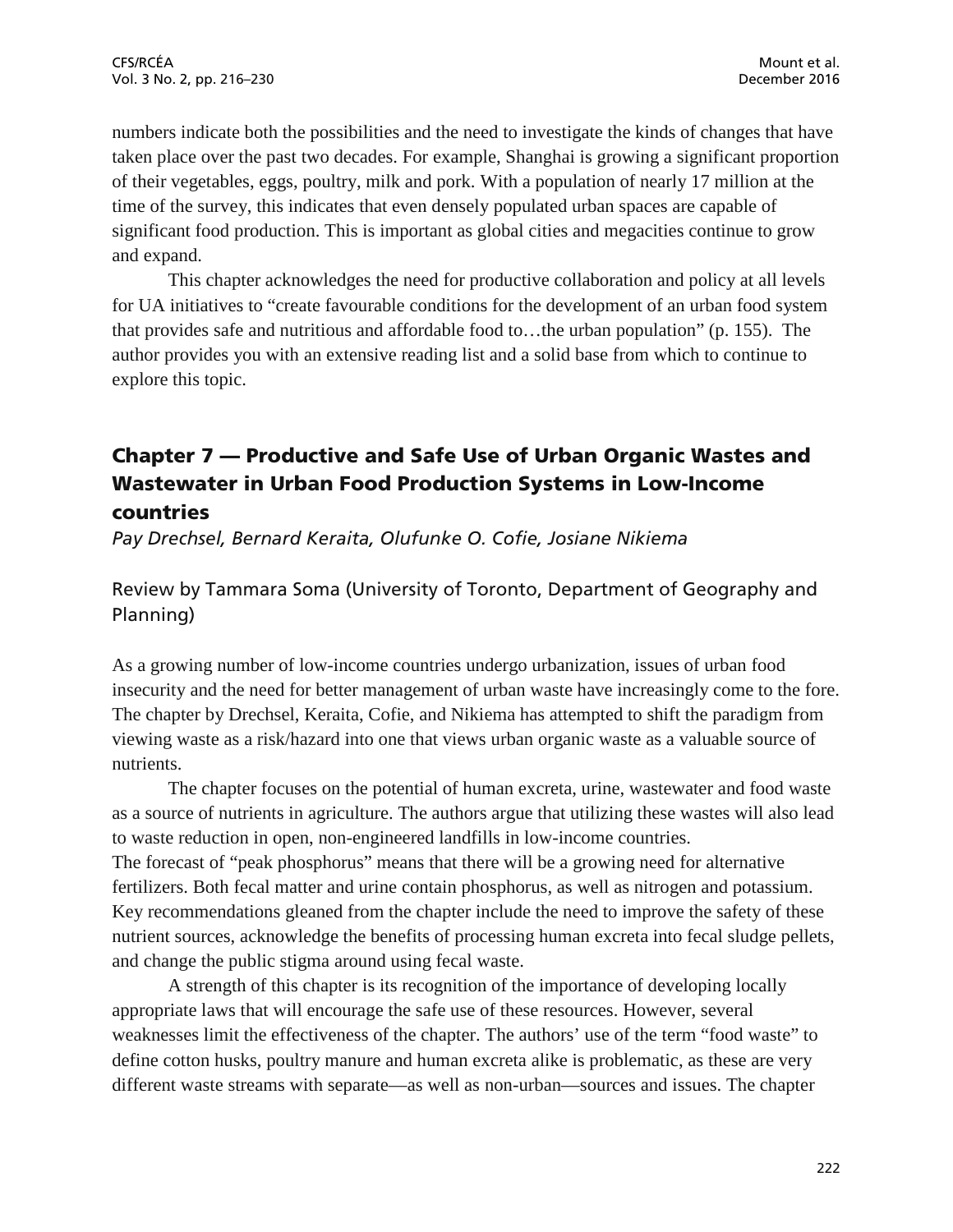would benefit from a stronger focus on one waste stream instead of these various organic wastes: there was more to be said, but the message was diluted.

Similarly, while the authors outlined the benefits of using human excreta, urine, and wastewater for urban agriculture, the chapter did not sufficiently prove the feasibility of using these waste streams. It is unclear whether the benefits of using these waste streams outweigh the potential harms, risks, and challenges that would be faced by urban farmers with scant resources in low-income countries.

### Chapter 8 — Urban Agriculture and Climate Change

*Shuaib Lwasa, and Marielle Dubbeling*

#### Review by Bryan Dale (University of Toronto, Department of Geography)

In this chapter, Lwasa and Dubbeling provide a helpful overview of the state of urban agriculture in relation to the climate crisis. Drawing on academic literature and studies that have taken place around the world, the authors discuss the challenges and opportunities for urban agriculture in the context of ongoing environmental change. Beginning with a re-cap of the climate-related problems facing city governments and residents—from storm surges and landslides to an exacerbated urban heat island effect—Lwasa and Dubbeling draw particular attention to the innovations that will be required in countries of the global south, where infrastructure challenges already abound. They then discuss the potential benefits of urban agriculture for climate change adaptation and mitigation. Amongst others, adaptation benefits include the capacity of city-based farms and gardens to help reduce runoff following rainstorms, thereby lowering the risk of flooding hazards. Mitigation benefits range from carbon sequestration, through effective soil management and agroforestry, to reduced emissions that can result from producing food closer to consumers, and employing techniques such as reusing organic waste.

On the whole, this chapter does a good job of summarizing an extensive literature that links urban agriculture and climate change, while illustrating key points with examples from projects taking place in cities around the world. However, although there is mention of studies that have taken place in New York, Toronto and Seattle, for example, the authors focus more on perspectives from the global south. The authors also focus more on technical details than the politics of implementing urban agricultural projects in socially just ways. They mention issues such as land conflicts and the importance of marginalized groups contributing to decisionmaking processes for urban governance, however a full treatment of the political ecology of urban agriculture in relation to climate change certainly seemed to be out of scope here, and likely merits its own book.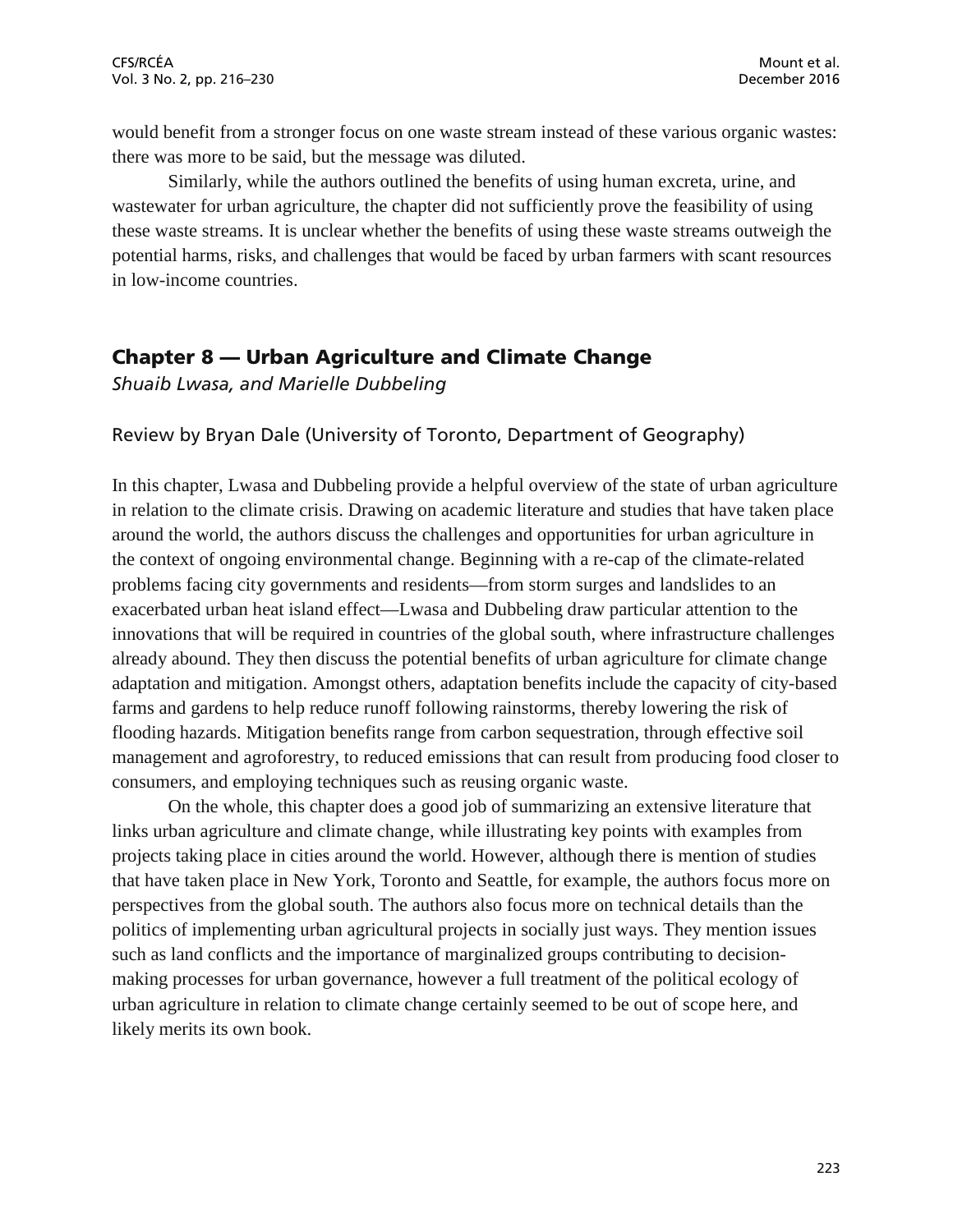CFS/RCÉA Mount et al. Vol. 3 No. 2, pp. 216–230 December 2016

### Chapter 9 — Urban Horticulture

*Hubert de Bon, Robert J. Holmer and Christine Aubry*

#### Review by Karen Landman (University of Guelph, Landscape Architecture)

*Urban Horticulture* aims to describe the major plant production systems, practices and constraints of urban horticulture, and new techniques that tackle the restrictions of urban crop production. Within the first page, a very limited list of edible plants found in urban environments is provided: however, of the eight "fruits" listed, only the strawberry grows in my native Canada—and only in the southern regions. This table seems unhelpful, as the edible plants grown in any given city will depend largely on climate and culture. The table also includes four ornamental plant genera. A thorough list of species used in urban horticulture throughout the world would be much more extensive than what we find here, but ultimately not particularly useful to the reader. Unfortunately, the first five pages and other parts of the chapter offer this sort of grab-bag information on disparate urban situations around the world.

The chapter becomes more helpful in outlining the negative factors influencing urban horticulture, and in providing examples of growing techniques used where resources are extremely limited, as well as where optimal resources exist. There are very real challenges in growing food in the urban environment but some of the challenges presented in this chapter are not global in nature—such as human excrement in irrigation water. Perhaps it would have been more helpful to focus on urban horticulture in developing countries, where institutional support might be less than what is needed to provide safe irrigation water and routine soil testing. The authors move quickly from one challenge to the next without much discussion on problem solving, or on the policy context—or lack thereof—for the varied environments from which they draw examples.

Greater editorial rigor could have honed this chapter to deal more clearly and particularly with edible crop production challenges and solutions, while also qualifying the varying contexts of urban environments around the world.

## Chapter 10 — Urban Livestock Keeping

*Delia Grace, Johanna Lindahl, Maria Correa and Manish Kakkar*

## Review by Jennifer Marshman (Wilfrid Laurier University, Centre for Sustainable Food Systems)

Urban livestock is one of the more controversial debates affecting Urban Agriculture (UA). There are few people roosting on their fences—people tend to be strongly for or against urban livestock. UA in developed countries has been criticized in the literature as being elitist, unsanitary, and a poor use of urban space. In popular media, disputes over urban chickens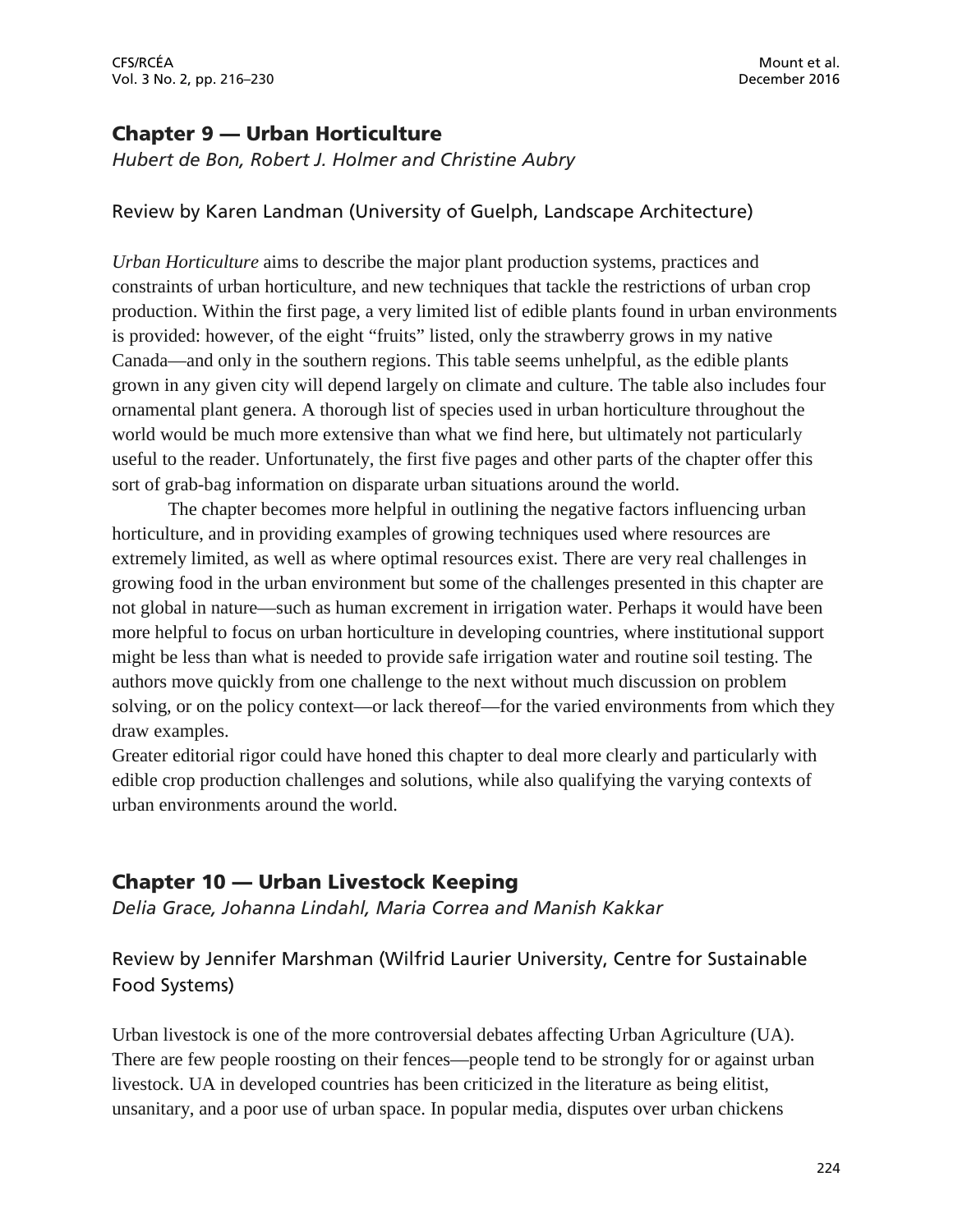revolve around fears of noise, pests, disease, and attracting unsavory people and activities. Despite the controversial nature of the topic, the chapter follows a traditional format, outlining the risks and benefits of livestock keeping, as well as adding a view to the future.

A historical overview provides several fascinating facts to capture your attention, including the reason for an increase in urban dairying after the 1850s, and an outline of which American cities likely exist today because of their livestock-rearing origins. For thousands of years, humans and food-producing livestock have lived side by side. The authors attribute a combination of the industrialization of agriculture (large scale and specialized) and a changing view of animals as dirty and disruptive to civilized people, as reasons for the decline in urban livestock keeping. Historically, cities across North America, Europe and Australia shifted away from urban livestock keeping. Zoning restrictions and new regulations were initiated globally, although less stringently enforced in cities in Africa and Asia where urban livestock keeping remains quite visible in some places. The discussion on risks is extensive but an assessment of the degree of risk—while mentioned in closing—is conspicuously missing. Considering that one of the primary barriers to urban livestock keeping is the perception of risk to human and environmental health (as stated in the conclusion), this warrants further discussion

and research.

Given that "ruminant livestock are a major contributor (18%) of global anthropogenic greenhouse gas emissions", a larger discussion about the effects and impacts on global climate change would have been useful. Also, there has been increasing concern about the health impacts (human and environmental) of consuming meat products. While this appears to be beyond the scope of this chapter, including a statement about the health impacts of meat eating and perhaps even the alternatives could have been a worthwhile addition. Lastly, there was no mention of animal welfare, which is disappointing given that movements such as pastured meat and organics are particularly concerned with ensuring appropriate treatment of animals. In all, the authors have provided a good overview of the nature of urban livestock keeping along with an extensive list of references from which to continue reading.

## Chapter 11 — Urban (Agro-)forestry

*Fabio Salbitano*

Review by John Bacher (Environmental author, researcher and consultant)

In *Urban Forestry and Agroforestry*, Fabio Salbitano, Simone Borelli, and Giovanni Sanesi capture both the amazing accomplishments and daunting challenges of what they term *green infrastructure*. This, they stress, is a healthy and urgently needed alternative to "grey infrastructure ie. Human engineered solutions that often involve concrete and steel."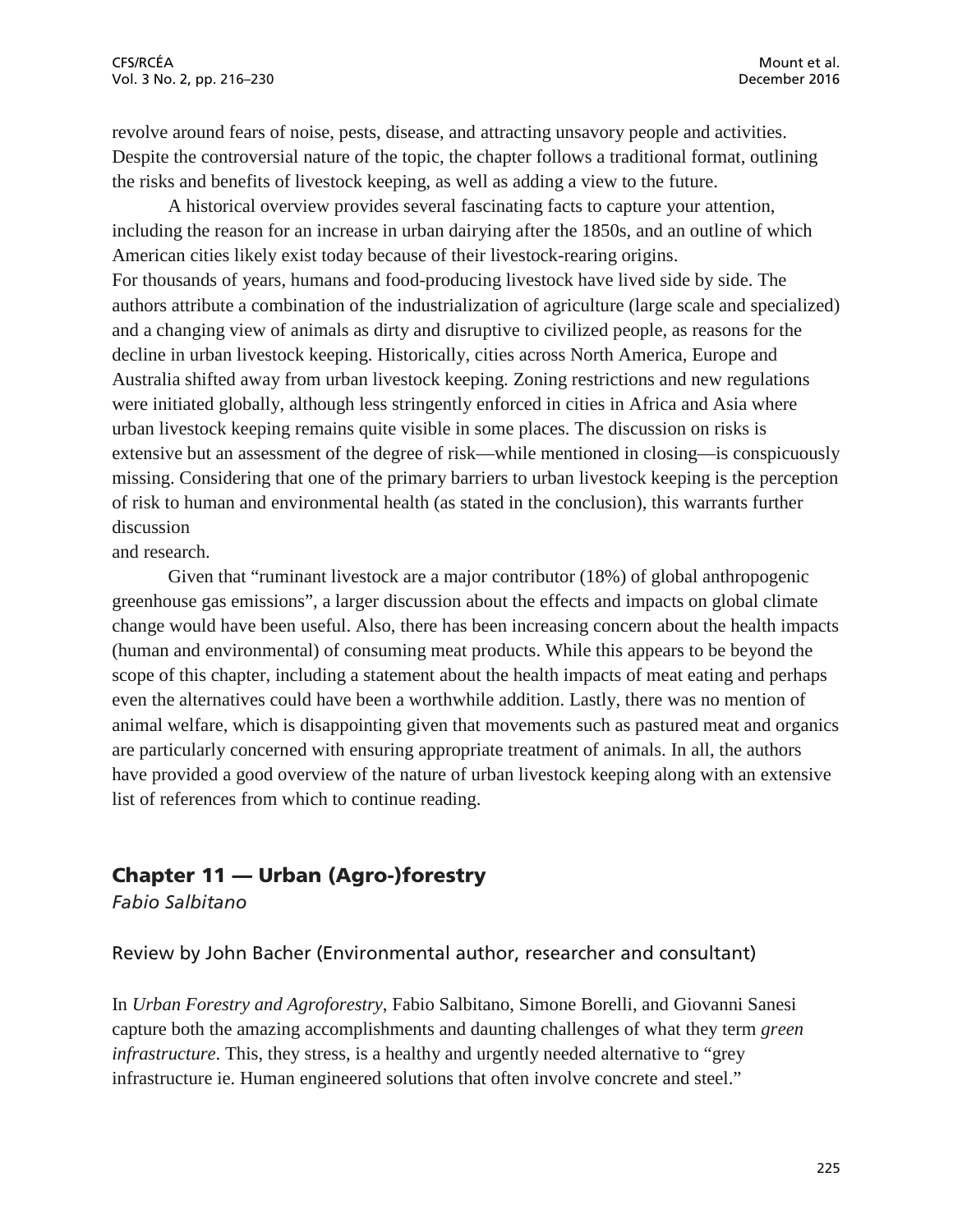Most exciting are the vivid examples of practical and efficient green infrastructure that the authors find growing in "cities and towns of different size, culture and income." Some of the most exciting innovations are found in three cities in quite different parts of the world.

> Bogata, Columbia is pursuing upstream landscape conservation and restoration as an alternative to more conventional water treatment technologies. Ho Chi Minh City restored mangroves instead of building dikes in order to protect shorelines from storm damage. And a chemical factory in Texas, USA, built a wetland instead of using deep well injection to treat wastewater.

These examples are well selected, since the conventional grey alternatives of concrete and steel—such as doomed dikes—pollute groundwater and make floods more catastrophic in the long term.

The authors could have improved their contribution with an acknowledgment that many of their favoured approaches—although growing mercifully in popularity and application—have a very long and honourable, but conflict-filled history. One of the most revealing stories demonstrates both the benefits of green infrastructure and the often bitter conflicts involved in getting it accepted.

The Shilwald is the magnificent municipal forest of the Swiss City of Zurich, established in 1489. Originally providing "an affordable supply [of wood] for its citizens", the Shilwald is now a primordial nature reserve, which seeks to restore rare species such as the European Brown Bear. The Shilwald is a model for municipal forests around the world, inspiring both the founder of the US Forest Service, Gifford Pinchot, and the Canadian pioneer ecologist, Edmund Zavitz. And yet its founder, Hans Waldmann, was publicly executed in 1489. While greening infrastructure is an urgent necessity, it involves battles with conventional thinking often tied to the self-interest of the promoters of concrete and steel that it struggles to replace.

## Chapter 12 — Urban Aquaculture for Resilient Food Systems

*Stuart W. Bunting and David C. Little*

Review by Mashiur Rahman (University of Guelph, School of Environmental Design and Rural Development)

By 2050, the world population is predicted to increase to 9 billion. Worldwide, aquaculture is important for food security and nutrition. Aquaculture is the fastest growing area of the world's food-producing sector, representing approximately 50 percent of global fish production. The authors begin the chapter by defining urban aquaculture and urban farming, and pointing to a growing scientific literature that indicates their important role in meeting the demand for culturally relevant animal protein in densely populated areas. The authors outlined different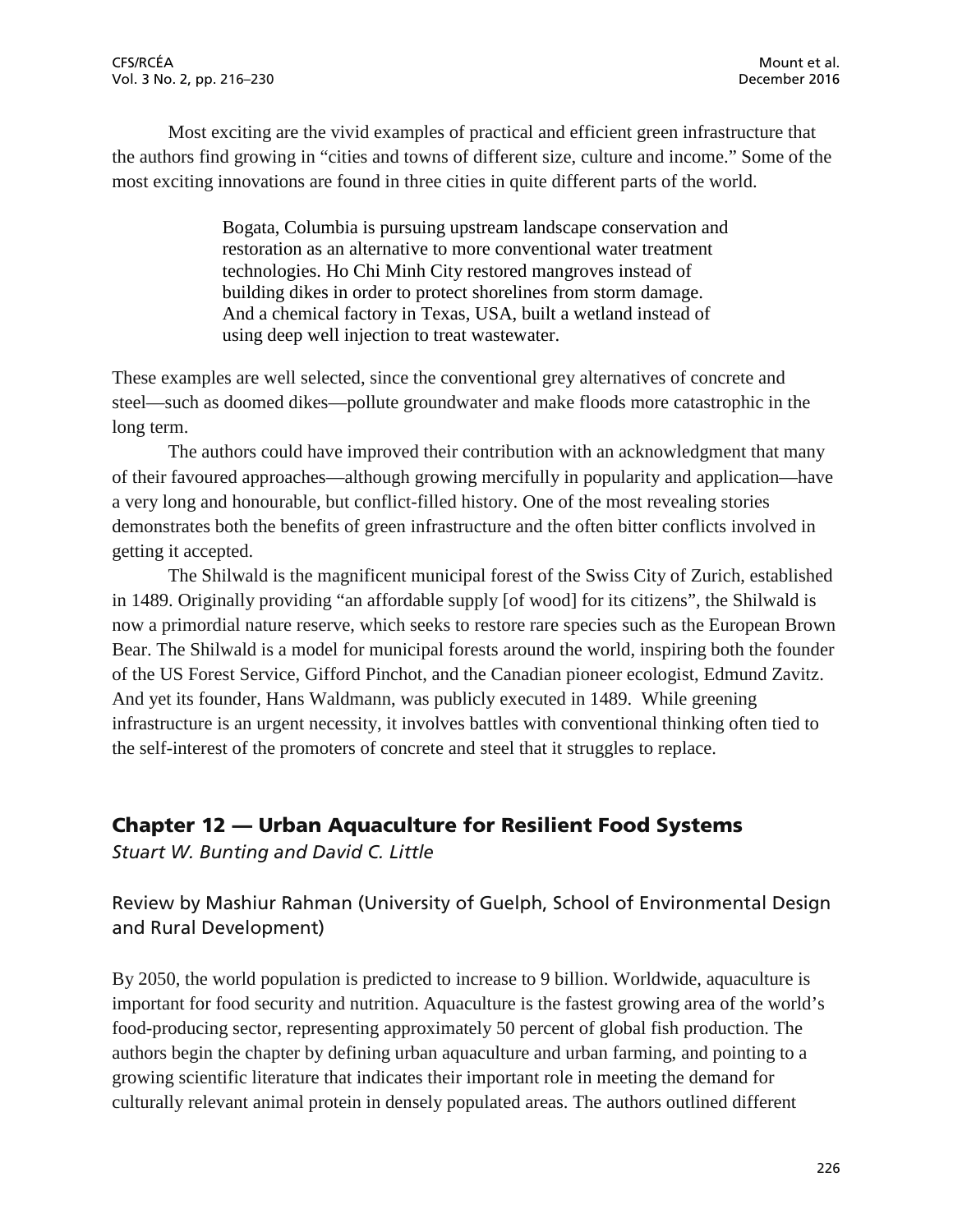existing fish farming systems, addressing prevailing management regimes and production risks. They also describe specific urban aquaculture production plans that are relevant for poor and marginalized populations, for food security, and for sustainable urban development. The aquaculture methods for land-based systems, ponds, multifunctional wetlands and cage systems are described, with each section followed by "Research in use" to show how these methods are applied in developing and developed countries' urban aquaculture farming. The authors also discussed aquaponics production systems—an integrated culture of hydroponics and aquaculture—in developing countries, though it was very brief. Because of limited space in the densely populated urban areas, aquaponics is attracting public interest.

The authors focused on urban aquaculture in developing countries, where rapid growth of population results in a need to produce more fish for food security and livelihoods. Bunting and Little outlined the opportunities and challenges for intra-urban and peri-urban aquaculture development in diverse conditions for poor and marginal groups. They also critically reviewed challenges and opportunities using a SWOT model (Strength, Weakness, Opportunities and Threats), which enriched and strengthened the discussion. Pollution control and inadequate wastewater treatment are identified as important factors that will affect the success of urban aquaculture, as they could cause fish death as well as environmental impact in urban areas. The authors conclude the chapter discussing how to promote urban aquaculture and support need through a STEPS (social, technical, environmental, political, sustainability) framework. They also recommended conducting cost-benefit analyses to evaluate the potentiality of urban aquaculture for a sustainable environment. The strength of this chapter is the discussion of different urban aquaculture systems for food resilience in developing countries, the strength and challenges, and how to promote the various types of urban aquaculture, taking into account their limitations.

## Chapter 13 — Gendering urban food strategies across multiple scales *Liam Riley and Alice Hovorka*

## Review by Charles Z Levkoe (Lakehead University, Department of Health Sciences, Canada Research Chair in Sustainable Food Systems)

Liam Riley and Alice Hovorka's chapter analyzes the intersecting politics of gender inequality and food insecurity at multiple scales. The authors present an overview of literature addressing key issues at the individual, household, city, nation, and global scales to highlight the forces shaping urban food systems. Their analysis uses a 'feminist foodscapes framework' (Hovorka, 2013) in order to highlight power imbalances that maintain inequality within urban food systems. By addressing the structural disadvantages faced by women (relative to men), the authors aim to show the ways that gender is embedded across the scales of urban life, and expose it as a root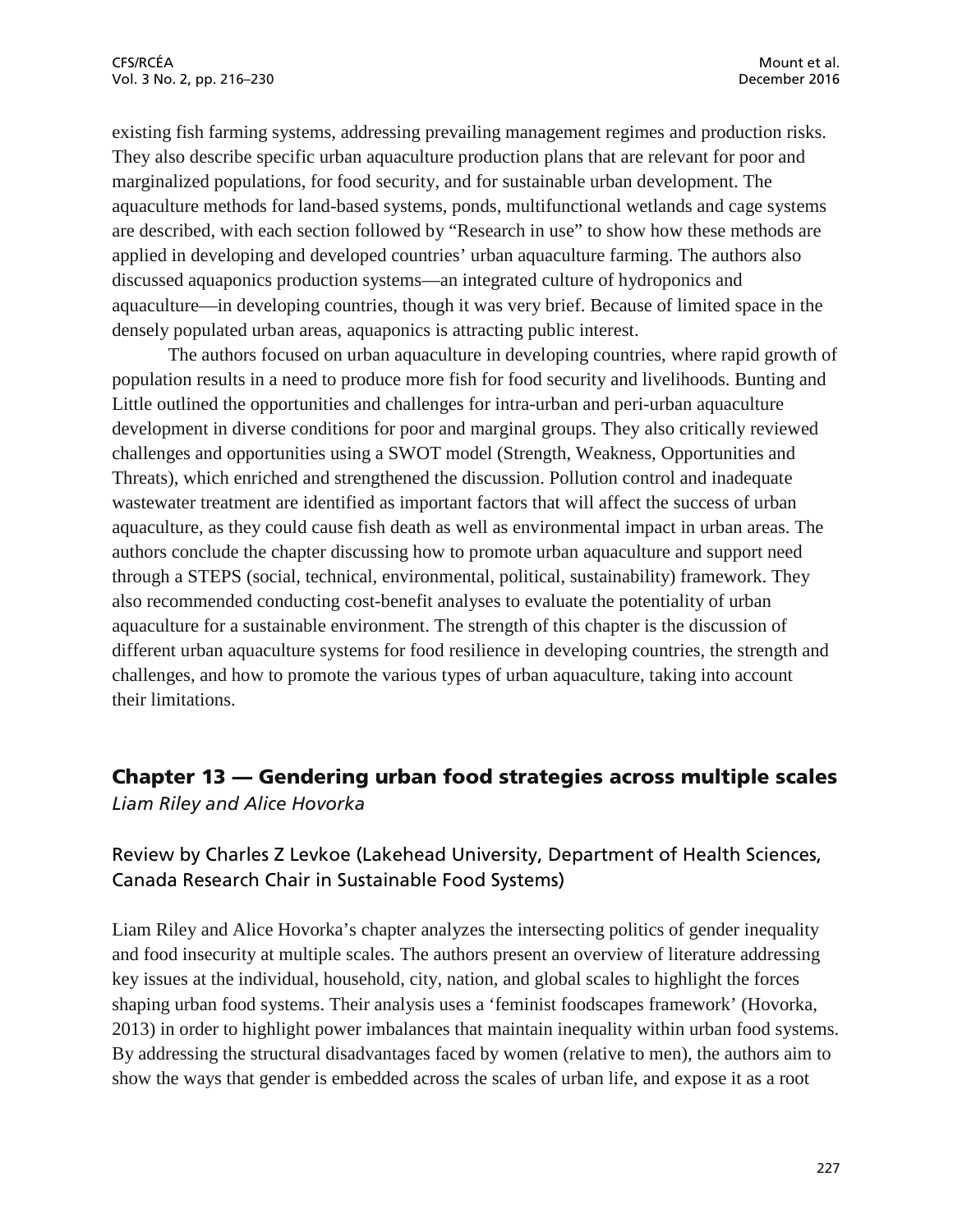cause of inequality within the food system. Their approach aims to addresses immediate challenges of food access as well as longer-term strategic goals like food as a human right.

In the final section, Riley and Hovorka suggest ways that embedding gender across scales of urban life creates opportunities for improving gender equity within food systems. They emphasize the need to empower both men and women to embrace opportunities that politicize the gendered dimensions of food work. The discussion revisits the five elements of mainstreaming (see Hovorka & Lee-Smith, 2006) in respect to the multiple scales approach to gendering urban food systems. These elements include: Developing conceptual capacity "to make the necessary connections between power-laden fields of food and gender"; identifying practical and strategic needs and their interconnection across scales; developing political will and commitment among key stakeholders to address the structural causes of gender inequality; establishing more equitable resource allocation and better capacity building; and, improving research on gender dynamics to identify problems, connect issues and identify the connections between "practical and structural causes of gender inequality and food insecurity".

Overall, the chapter is extremely well written and presents an excellent summary of issues related to gender and urban food security—a subject too often ignored in sustainable food systems literature. In short, the authors present an approach that is fundamental to understanding and creating more resilient urban food systems. The primary downfall of the chapter is that it attempts to cover a significant amount of ground in a very limited space. Each of the major sections and subsections barley scratches the surface of the debates and materials available. Thus, this chapter presents a broad overview of this important topic and may either be considered an introduction to new readers or a summative overview for more experienced researchers and practitioners. There are however, a number of good references and case studies included in the text that point to further reading for deeper engagement. Absent from the chapter is any discussion of social movements that have positioned women at the forefront of struggle (e.g. women's movements, the right to the city, food movements) which are covered in other texts (see for example Barndt, 1999; 2008). Instead the chapter focuses primarily on top down policy options for change. While space was clearly a consideration in decisions on what to include and exclude, it is difficult to have a conversation about food system change without including the voices of those struggling for justice at the grassroots.

#### References

- Barndt, D. (2008). *Tangled routes: Women, work, and globalization on the tomato trail.*  Lanham: Roman and Littlefield.
- Barndt, D. (ed.). (1999). *Women working the NAFTA food chain: Women, food and globalization.* Toronto: Sumach Press.
- Hovorka, A. (2013). The case for a feminist foodscapes framework: Lessons from research in urban Botswana. *Development*, 56 (1): 123-128.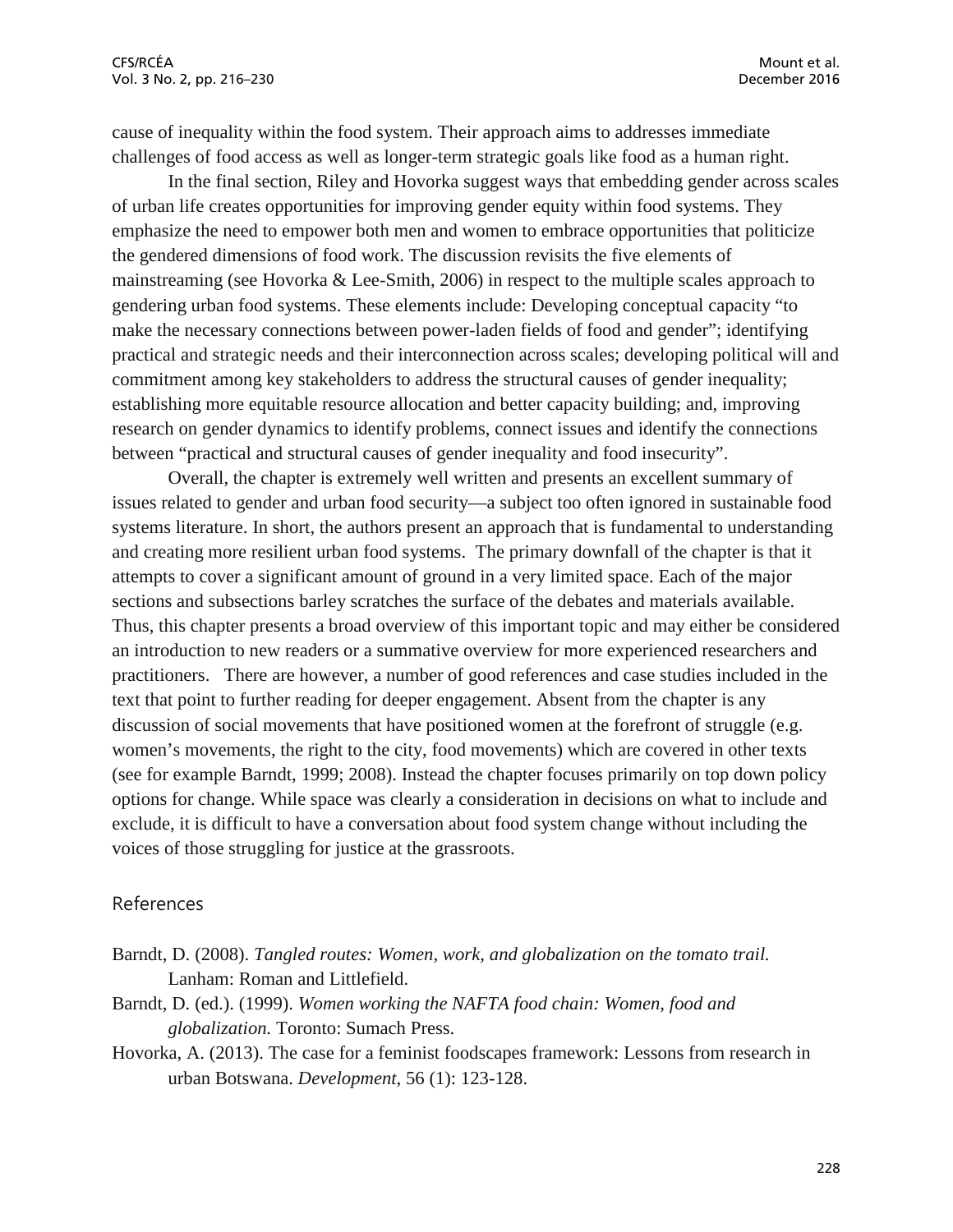Hovorka, A., & Lee-Smith, D. (2006). Gendering the urban agriculture agenda. In R. van Veenhuizen. *Cities farming for the future: Urban agriculture for green and productive cities.* Ottawa: International Development Research Centre.

## Chapter 14 — Financing Urban Agriculture: What do we know and what should we know

*Yves Cabannes*

Review by Simon Berge (University of Winnipeg, Business Chair of Cooperative Enterprises)

This chapter seeks to define what kind of financial system is best suited to different types of urban agriculture. Four types of urban agriculture are presented: 1) subsistence-oriented; 2) market-oriented; 3) leisure and recreational; and 4) a combination of the three. The author suggests a need to focus beyond basic credit for urban agriculturalists, indicating that the financial tools should equate to: resource mobilization (monetary and non-monetary) + savings + subsidies + credits.

The complex nature of urban agriculture financing is presented through case studies and a literature review. From the case studies, the author suggests that it is imperative to understand the role of financial intermediaries within the system. Intermediaries define the financial products, and which urban farmers can gain access to them—the common types of financial intermediaries being 1) local government, 2) private and community-based, and 3) private banking systems.

The author concludes that there is no single standardized financial system for urban agriculture. A mix of financial instruments, taking into account the city's environment, is required to create the right financial system for urban agriculture. The author suggests that financing of urban and peri-urban agriculture is a major bottleneck in maintaining, expanding and scaling up the production of affordable, nutritious and accessible food in cities.

The chapter presents a strong case for innovative financial products and the involvement of informed financial intermediaries in urban agriculture. The author clearly outlines the needs of urban producers for specific financial products that meet their production scale and timeframes. The chapter does not focus on Canadian urban agriculture, but the author outlines financial issues present in comparable urban agricultural systems. While the author does not present a single financial system for each type of urban agriculture, he clearly outlines the areas of future research that would lead us toward the answers.